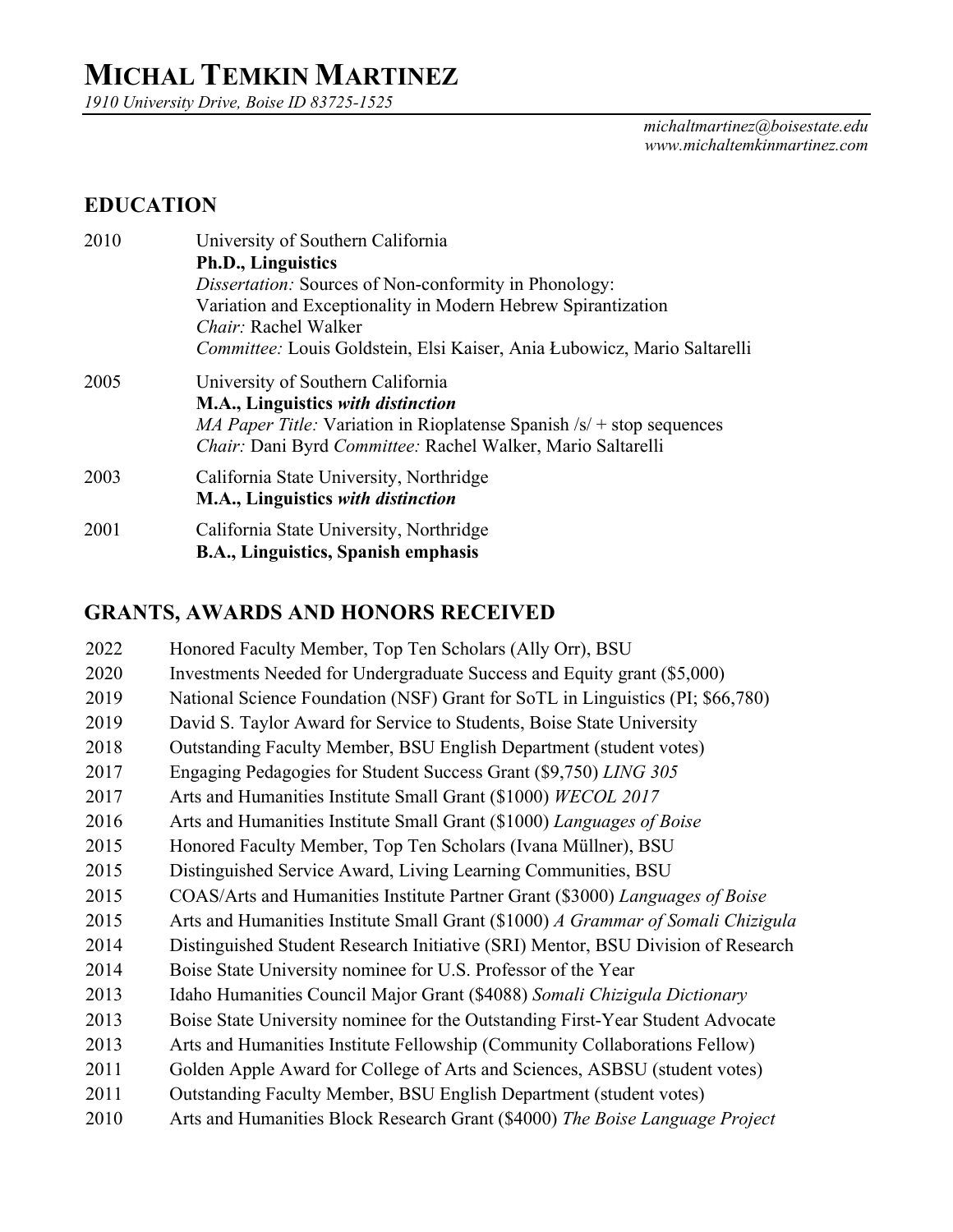#### **CURRENT POSITION**

2009 – current **Founding Director, Mary Ellen Ryder Linguistics Lab** *Boise State University*

- 2021 current **Professor of Linguistics** *English Department*
- 2015 2021 **Associate Professor of Linguistics**
- 2009 2015 **Assistant Professor of Linguistics**

#### **ADMINISTRATION & LEADERSHIP**

| $2022$ – current | Inaugural Chair, Linguistics Department                                          |
|------------------|----------------------------------------------------------------------------------|
| $2009$ – current | Director, Mary Ellen Ryder Linguistics Lab                                       |
| $2020$ – current | Faculty Associate, Office of Undergraduate Research                              |
| $2018 - current$ | Co-Chair, Undergraduate Research Showcase Steering Committee                     |
| $2017$ – current | <i>Associate Editor, Language journal [Teaching Linguistics section]</i>         |
| $2016$ – current | Supervisor, www.boiseinterpreters.com website                                    |
| $2017 - 2022$    | Faculty in Residence, Honors College                                             |
| $2017 - 2022$    | Director, Linguistics Program                                                    |
| 2018             | <i>External Reviewer</i> , Cleveland State University Linguistics Program Review |
| $2017 - 2018$    | <i>Chair</i> , LSA Committee on Endangered Languages and their Preservation      |
| 2017             | <i>Coordinator</i> , Western Conference on Linguistics (WECOL 2017)              |
| $2015 - 2017$    | President, Idaho Academic Decathlon Board of Directors                           |
| $2013 - 2014$    | <i>Chair</i> , Linguistics in Higher Education Committee of the LSA              |
| $2011 - 2014$    | <i>Faculty in Residence, Arts and Science Residential College</i>                |
|                  |                                                                                  |

#### **TEACHING**

#### *Courses taught*

LING 424: Advanced Topics in Linguistics: Experimental Phonology (2017) HONORS 198: Honors Seminar and Welcome Program (2017, 2018, 2019, 2020, 2021) HONORS 390: Proposals and Purpose Statements (2018, 2019, 2020, 2021) HONORS 498: Honors Senior Seminar (2018, online 2019, 2020, 2021) LING 305: Introduction to Language Studies (2009, 2010) LING 307: Linguistics in Education (2010, 2011-2021 online) LING 312(497): Phonetics/Phonology (2009, 2011-2018, 2021) LING 406: Psycholinguistics (2010, 2012, 2014 and 2016 online, 2021) LING 498: Capstone in Field Methods (2010, 2011, 2012, 2013, 2015, 2017, 2019, 2020) HONORS 392: Honors Colloquium—Language and Mind (2011, 2012, 2016, 2018, 2021) ENGL 198: Introduction to English Studies (2011) HUM 150: Arts and Humanities Residential College (2011-2014)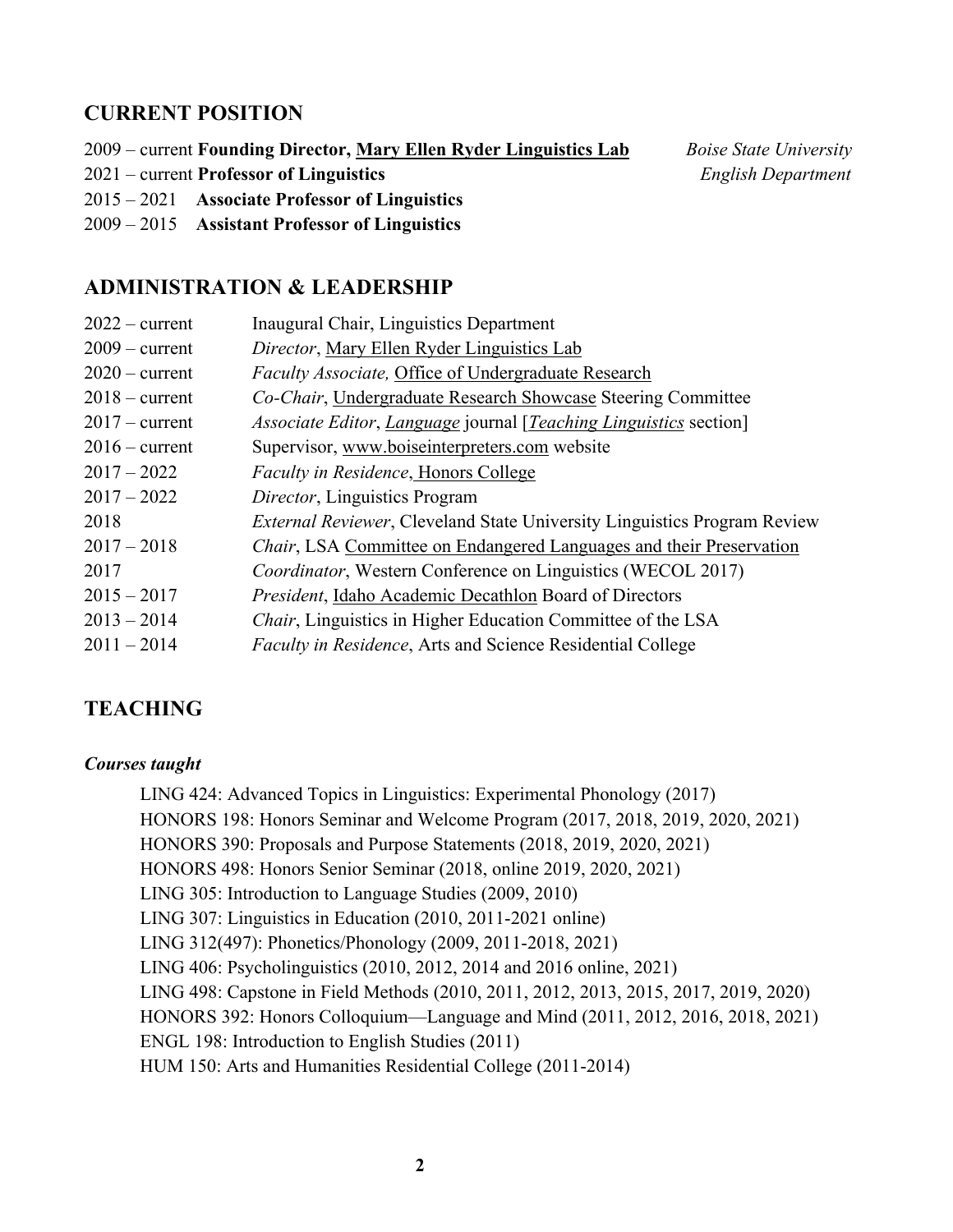#### *Directed undergraduate research supervised*

| Cecelia Staggs (McNair Scholars Program; 2019) Phonological Perception in               |
|-----------------------------------------------------------------------------------------|
| Rioplatense Spanish                                                                     |
| Ivana Müllner* (Honors Thesis; 2015) Prosodic Emotion in Speech and Music               |
| Jared Albrecht (Student Research Fellow; 2015) Prosodic Features of Speech as           |
| <b>Indicators of Deception</b>                                                          |
| Kelsey Montzka* (Student Research Fellow; 2013) Developing an Online Portal             |
| for Categorical Perception                                                              |
| Elly Zimmer* (Honors Thesis; 2011) Sentence Processing in $I^{st}$ Language Acquisition |

#### *MA Thesis and Project Committees*

Georgia Theis – *MA, Teaching English Language Arts* (committee member; 2020) Michelle Gering – *MA, Teaching English Language Arts* (committee member; 2019) Taylor Nelson – *MA, Teaching English Language Arts* (committee member; 2017) Haley Boone – *MA, Linguistics* at UNC, Chapel Hill (committee member; 2017-2018)

#### *Independent Studies (LING* **496, ENGL/LING 596)** *supervised:*

| Phonetics and Phonology in Language Documentation (grad) |
|----------------------------------------------------------|
| Linguistics for Teachers (grad)                          |
| <b>Advanced Topics in Phonology</b>                      |
| Forensic Linguistics                                     |
| Comparative Standard and Iraqi Arabic                    |
| Capstone Project in Second Language Learning             |
| <b>Clinical Phonetics</b>                                |
| English/Spanish Comparative Linguistics                  |
| Topics in Phonetics and Phonology                        |
| Second Language Learning in Refugee Populations          |
| Linguistics for Teachers (grad)                          |
|                                                          |

#### *Internships (LING 293/***493)** *supervised:*

| $\cdots$           |                                                              |
|--------------------|--------------------------------------------------------------|
|                    | *Denotes student pursuing graduate studies after Boise State |
| Jared Albrecht     | Research Assistant – Language Documentation (Fall 2014)      |
| Ahmad Alotaibi     | Laboratory Assistant (Fall 2017)                             |
| Lucas Avichouser   | Laboratory Assistant (Fall 2011)                             |
| Max Badesheim III* | Laboratory Assistant (Spring 2013)                           |
| Hannah Baker       | Teaching Intern, HON 392 (Fall 2011)                         |
| Alisha Barrera*    | Laboratory Assistant (Fall 2014)                             |
| Haley Boone*       | Research Assistant – Chizigula Phonology (Fall 2014)         |
| Carole Brenton*    | Teaching Intern, LING 305 (Fall 2009)                        |
| Haley Byers*       | Research Assistant – Languages of Boise (2018-2019)          |
| Bryan Cain         | Laboratory Assistant (Spring 2020)                           |
| Theadora Callahan  | Research Assistant – Archiving (Spring 2016)                 |
|                    |                                                              |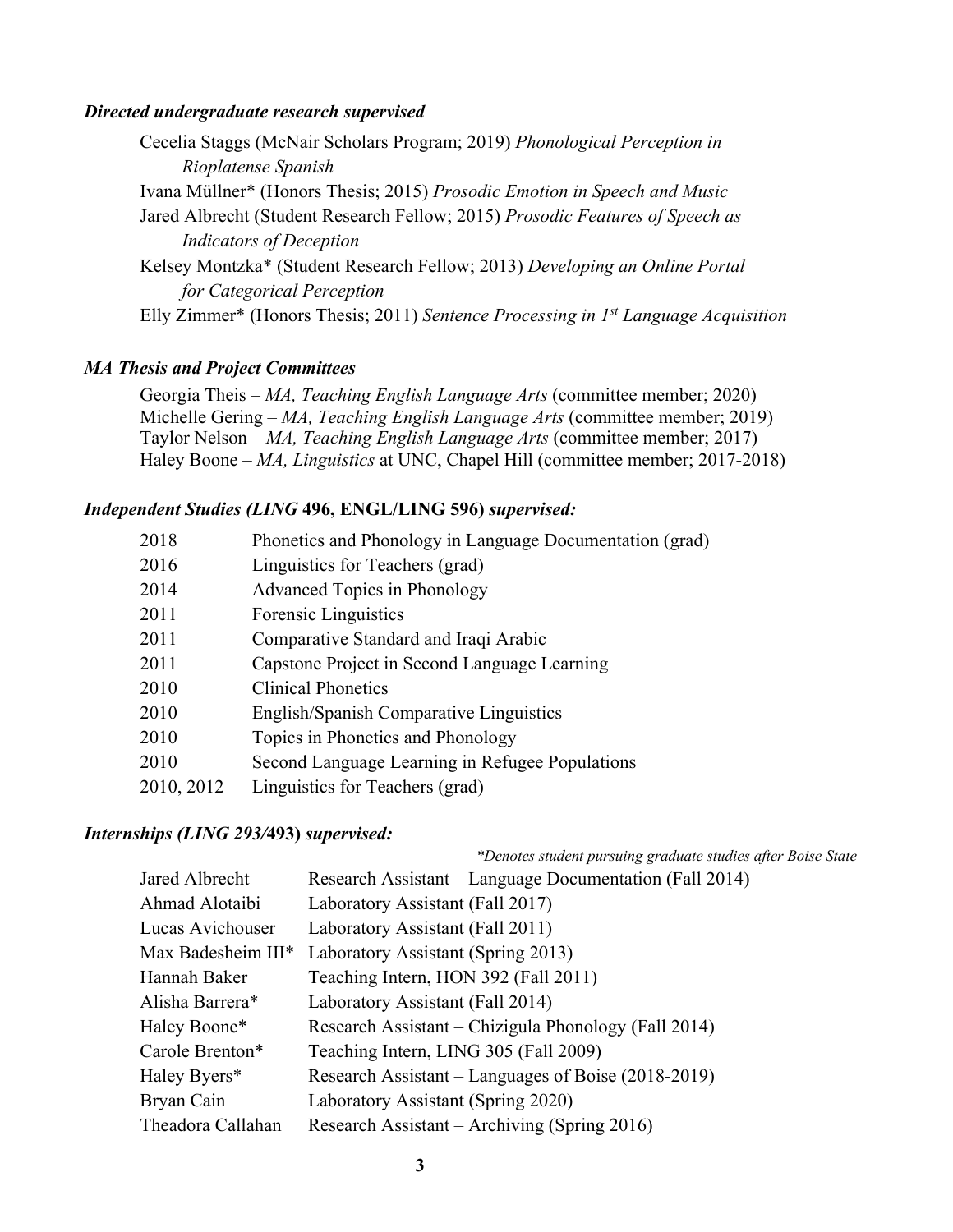| <b>Ryan Carter</b>    | Laboratory Assistant (Spring 2020)                                         |
|-----------------------|----------------------------------------------------------------------------|
| Michael Christensen   | Laboratory Assistant (Summer 2010)                                         |
| Christopher Dale*     | Laboratory Coordinator (Spring 2017)                                       |
| Danielle Davidson     | Research Assistant – Languages of Boise (2015)                             |
| Karly Davis           | Laboratory Assistant (Spring 2019)                                         |
| Tory Del Toro         | Laboratory Assistant (Fall 2012)                                           |
| Janelle Derie         | Teaching Intern, LING 406 (Fall 2010)                                      |
| Sarah Dowd            | Laboratory Assistant (Fall 2017)                                           |
| <b>Bailee Dunstan</b> | Laboratory Assistant (Fall 2014, Fall 2015)                                |
|                       | Project Manager – Languages of Boise (Spring 2016)                         |
| Zachary Espil*        | Laboratory Assistant (Spring 2010)                                         |
| <b>Molley Felte</b>   | Laboratory Assistant (Fall 2015)                                           |
|                       | Rachel Elena Gallina*Research Assistant – Languages of Boise (Spring 2016) |
|                       | Project Coordinator – Languages of Boise (Spring 2018)                     |
| Ellen Geary*          | Research Assistant – Languages of Boise (Fall 2016)                        |
| Ben Geffon            | Archiving Assistant (Spring 2020)                                          |
| Cichaya Gidley        | Laboratory Coordinator (2021)                                              |
| <b>Rylee Godfrey</b>  | Research Assistant – Languages of Boise (Spring 2018)                      |
| Kierra Hansen         | Laboratory Assistant (Fall 2017, Spring 2019)                              |
| Heather Harrington    | Research Assistant – Chizigula Phonology (Fall 2013)                       |
| Julian Harris         | Research Assistant – Languages of Boise (2016-2017)                        |
| Alyssa Jane Helms     | Laboratory Assistant (Spring 2014)                                         |
|                       | Laboratory Coordinator (Fall 2014)                                         |
|                       | Research Assistant – Languages of Boise (2015)                             |
| Shae Himsworth        | Research Assistant – Languages of Boise (2016-2017)                        |
| Ron Hurrle*           | Laboratory Assistant (Fall 2012)                                           |
| Madeliene Jewell      | Research Assistant – Rioplatense Phonology (Fall 2015)                     |
| Matthew Johnson       | Laboratory Assistant (Fall 2019)                                           |
| <b>Cation Jones</b>   | Laboratory Assistant (Spring 2019, Fall 2019)                              |
| Emma Jones            | Research Assistant – Languages of Boise (Spring 2018)                      |
|                       | Documentation Technology Assistant (Spring 2019)                           |
| Kelli Jones           | Research Assistant - Chizigula Documentation (Spring 2012)                 |
|                       | Teaching Intern, HON 392 (Fall 2012)                                       |
| Sam Jones             | Research Assistant – Languages of Boise (2016-2017)                        |
| Matthew Kelley*       | Research Assistant – Languages of Boise (Spring 2015)                      |
| Scott Landrum         | Laboratory Assistant (Fall 2017)                                           |
| Michael Leary         | Laboratory Coordinator (Fall 2011)                                         |
| Brenna Leonard        | Web Developer – www.boiseinterpreters.com (2019)                           |
| Moira May             | Laboratory Coordinator (Spring 2014)                                       |
|                       | Research Assistant – Languages of Boise (2015)                             |
| Jenny McBride         | Laboratory Technical Writer (Spring 2012)                                  |
| Grace McBride         | Archiving Assistant (Fall 2015)                                            |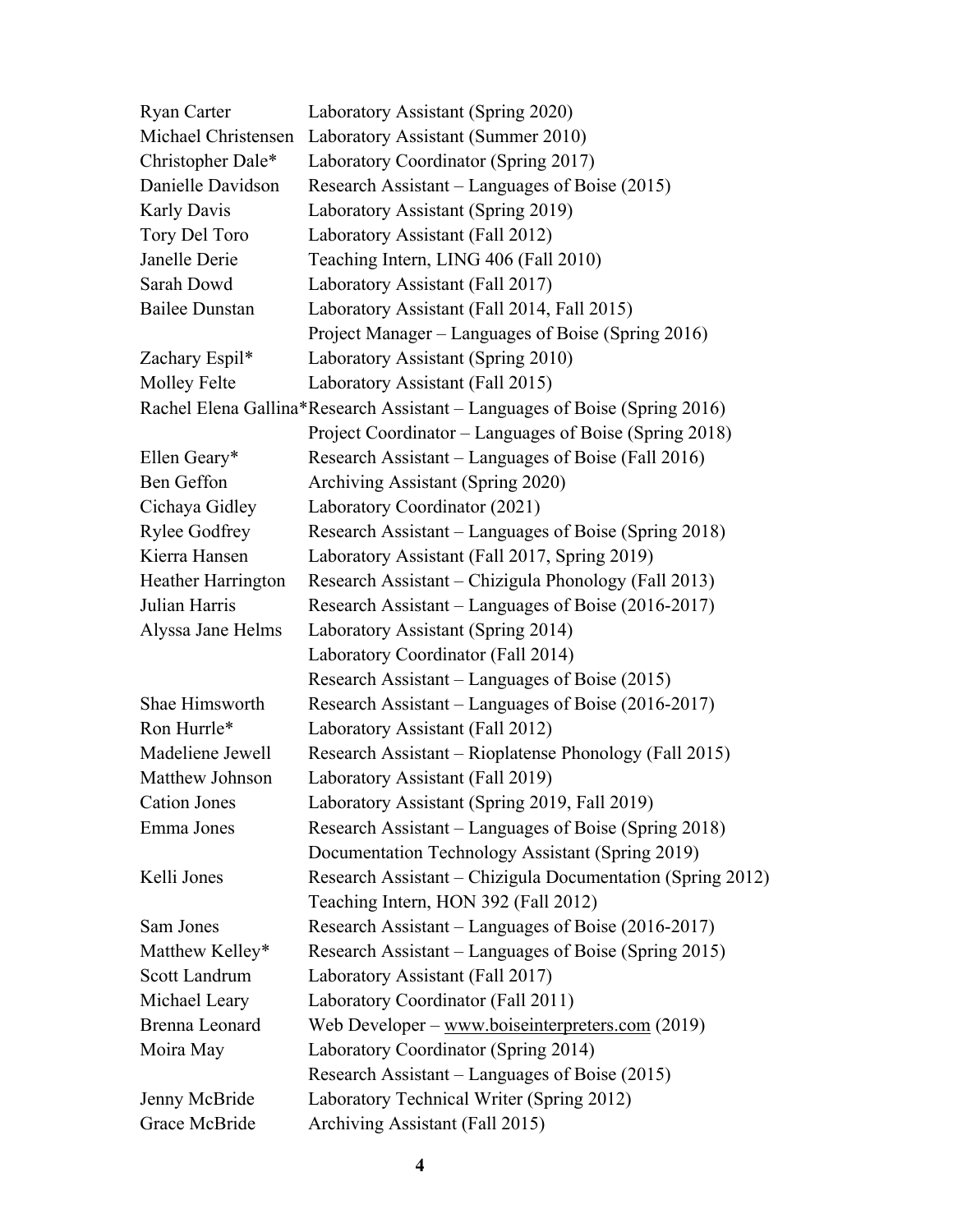| Kaitlyn McDowell*   | Research Assistant – Rioplatense Phonology (Spring 2011)        |
|---------------------|-----------------------------------------------------------------|
| Marisa Mejia*       | Laboratory Assistant (Spring 2017)                              |
| Jessica Milanez     | Laboratory Assistant (Fall 2013)                                |
|                     | Archiving Assistant (Spring 2014)                               |
| Kelsey Montzka*     | Laboratory Coordinator (Fall 2011-Spring 2012)                  |
| Ivana Müllner*      | Research Assistant – Modern Hebrew Phonology (2013-2014)        |
| Lynn Nelson*        | Research Assistant – Languages of Boise (Fall 2014)             |
| Monica Nesbitt*     | Archiving Research Assistant (Fall 2010)                        |
| Galvin Olsen-Smith  | Project Manager – WECOL (Spring 2017)                           |
| Jacqueline Phillips | Laboratory Assistant (Spring 2015)                              |
|                     | Laboratory Coordinator (Fall 2015 - Fall 2016)                  |
|                     | Research Assistant – Languages of Boise (Spring 2017)           |
| Sarah Plane*        | Documentation Technology Intern (Spring 2012)                   |
|                     | Research Assistant (Fall 2016)                                  |
| Mandie Reese        | LingLab PR Writing Coordinator (Spring 2014)                    |
| Stefanie Rekow      | Archiving Research Assistant (Fall 2012)                        |
| Vanessa Rosenbaum   | Teaching Intern, HON 392 (Fall 2012)                            |
|                     | Laboratory Assistant (Spring 2012, Fall 2012)                   |
|                     | Research Assistant – Prenasalization in Chizigula (2013-2014)   |
| Simon Shifrin*      | Research Assistant – Hebrew Phonology (Fall 2010)               |
| Samantha Showers    | Research Assistant – Languages of Boise (Spring 2017)           |
| <b>Taylor Sharp</b> | Project Assistant – Linguistic Society of America (2019-2020)   |
| Cecelia Staggs*     | Project Assistant – Linguistic Society of America (Spring 2017) |
|                     | Laboratory Coordinator (2017-2018)                              |
| Eric Storch         | Project Assistant, www.boiseinterpreters.com (2019-2021)        |
| Dustin Svoboda      | Laboratory Assistant (Spring 2013)                              |
| Stephanie Todd      | Laboratory Assistant (Spring 2013)                              |
| Emily Walton*       | Teaching Intern, LING 305 (Fall 2010)                           |
|                     | Teaching Intern, ENGL 498 (Spring 2011)                         |
| Cody Wetherelt      | Laboratory Assistant (Fall 2015)                                |
| Sara Williams       | Archiving Research Assistant (Spring 2011)                      |
| Savannah Wilson     | Laboratory Coordinator (Spring 2013)                            |
| Bonnie Windham*     | Research Assistant (Fall 2011)                                  |
| Jessie Wine         | Laboratory Assistant (Spring 2019)                              |
|                     | Laboratory Coordinator (2019-2020)                              |
|                     | Danielle Yarbrough* Research Assistant (Spring 2014)            |
| Revital Zilonka*    | Graduate Research Assistant - Modern Hebrew (Fall 2010)         |
| Elly Zimmer*        | Linguistics Lab Coordinator (Fall 2010)                         |
|                     | Teaching Intern, LING 497 (Spring 2011)                         |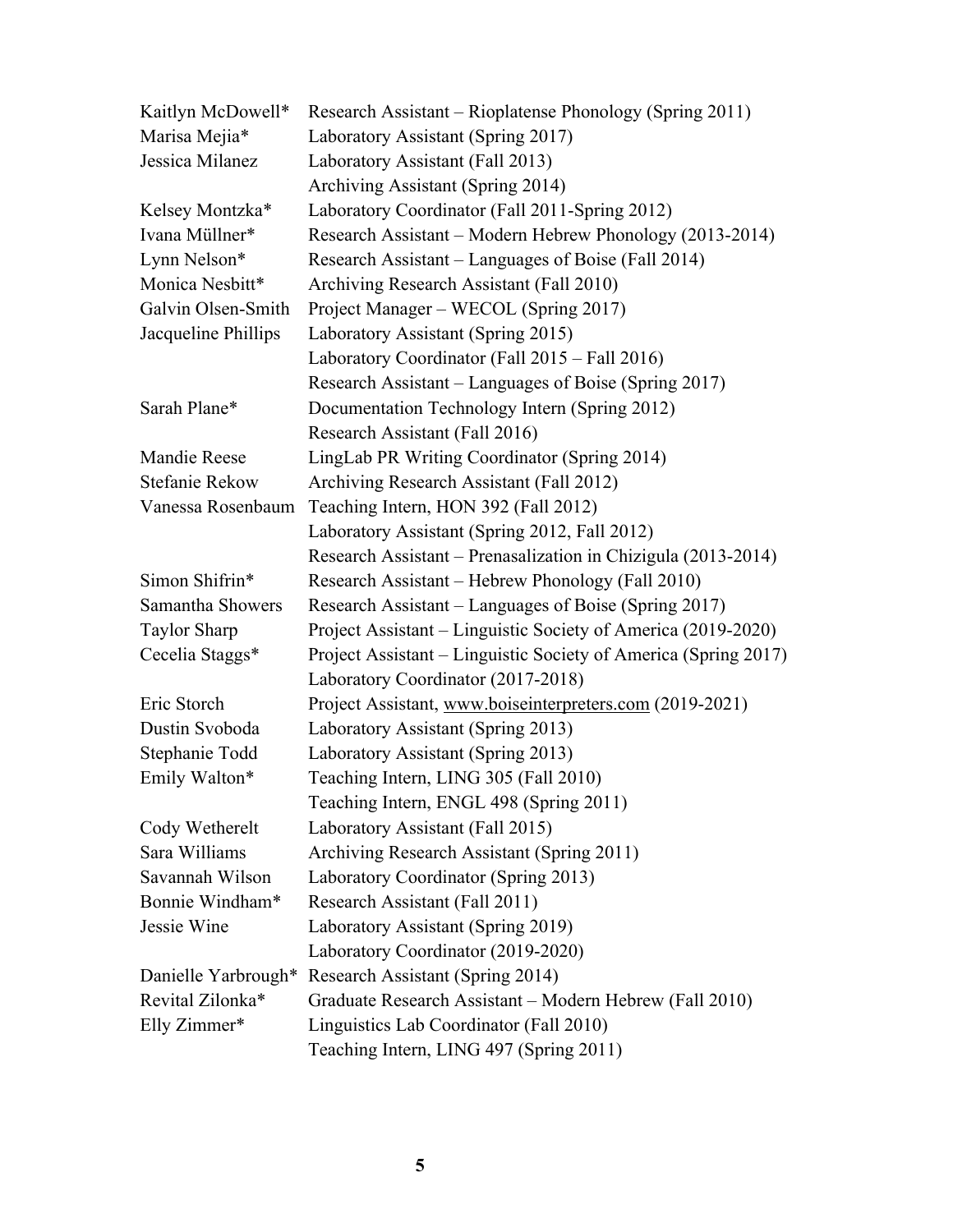#### **INSTITUTES AND MINI-COURSES TAUGHT**

#### *Thriving as an Early Career Faculty Member*

2022 Annual Meeting of the Linguistic Society of America (LSA) – Washington, DC *with Miranda McCarvel (U. of Utah), Ann Bunger (Indiana U.), Lynn Burley (U. of Central Arkansas), and Jessi Grieser (U. of Tennessee, Knoxville)*

2016 Annual Meeting of the Linguistic Society of America (LSA) – Washington, DC *with Miranda McCarvel (U. of Utah), Karen Adams (Arizona State U.), Evan Bradley (Penn State Brandywine), Lynn Burley (U. of Central Arkansas), and Elizabeth Canon (Missouri Western State U.)*

2015 Annual Meeting of the Linguistic Society of America (LSA) – Washington, DC *with David Bowie (U. of Alaska, Anchorage) and Miranda McCarvel (U. of Utah)*

#### *Language Throughout the Lifespan*

2019 (Fall) Osher Lifelong Learning Institute – Boise State University 2014 (Spring) Osher Lifelong Learning Institute – Boise State University

#### *Innovative Pedagogy in Linguistics*

2019 Annual Meeting of the Linguistic Society of America (LSA) – Salt Lake City, UT *with Alex Motut (U. of Toronto), Miranda McCarvel (U. of Utah), Ann Bunger (Indiana U.), Sonja Launspach (Idaho State U.), Evan Bradley (Penn State Brandywine).*

2018 Annual Meeting of the Linguistic Society of America (LSA) – Salt Lake City, UT *with Miranda McCarvel (U. of Utah), Jon Bakos (Indiana State U.), Ann Bunger (Indiana U.), Gaillynn Clements (Duke U.), Bill Eggington (Brigham Young U.), Sonja Launspach (Idaho State U.), Alex Motut (U. of Toronto), Michael Rushforth (UT, San Antonio).*

2017 Annual Meeting of the Linguistic Society of America (LSA) – Austin, TX *with Miranda McCarvel (U. of Utah), Jon Bakos (Indiana State U.), Ann Bunger (Indiana U.), Lynn Burley (U. of Central Arkansas), Elizabeth Canon (Missouri Western State U.), Gaillynn Clements (Duke U.), Sonja Launspach (Idaho State U.).*

#### *Integrating Experimental Methods, Language Documentation, and (Linguistic) Theory*

2018 Institute on Collaborative Research (CoLang) – University of Florida 2016 Institute on Collaborative Research (CoLang) – University of Alaska, Fairbanks *with Seunghun Lee (International Christian U. and U. of Venda)*

#### **PUBLICATIONS**

- Hiramatsu, Kazuko and **Michal Temkin Martinez** (eds.). 2021. *Proceedings of the Linguistic Society of America* – *Special issue: Scholarly Teaching in the Age of COVID-19 and Beyond*.
- Hiramatsu, Kazuko and **Michal Temkin Martinez**. 2021. Publishing in the Teaching Linguistics section of Language. Language 97(2). 406-408.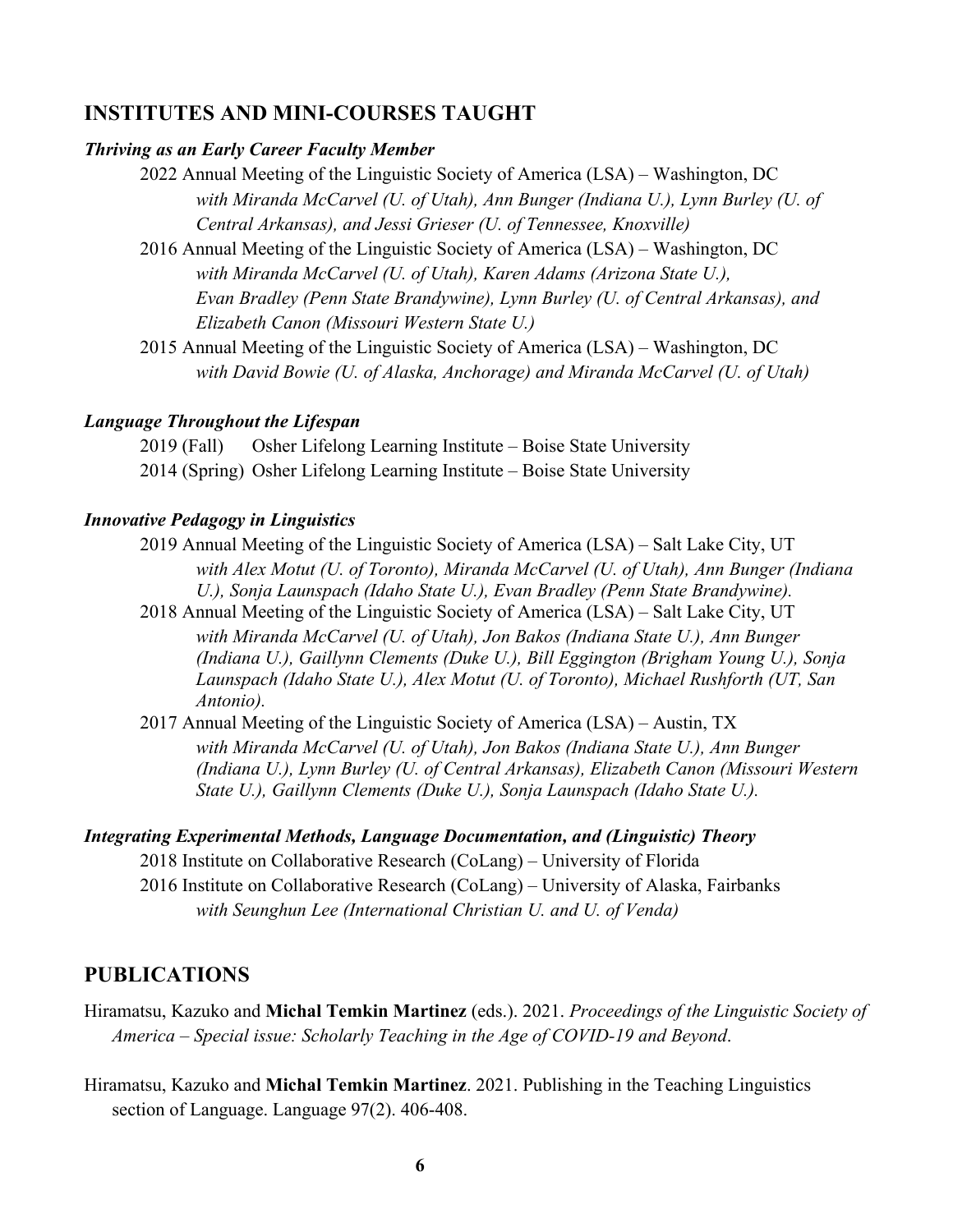- Dayley, Jon P., Mwaliko Mberwa, **Michal Temkin Martinez**. 2020. Chizigula-English/English Chizigula Dictionary. Published online at: http://somali-chizigula.webonary.org/
- **Temkin Martinez, Michal**, Gail Shuck & Tim Thornes (eds.). 2018. *Western Conference on Linguistics (WECOL) 2017*. Fresno State University Publications: Fresno, CA.
- **Temkin Martinez, Michal** and Vanessa Rosenbaum (undergraduate student). 2017. Acoustic and Aerodynamic Data for Somali Chizigula Stops. In Kandybowicz, Jason and Harold Torrence (eds.) *Africa's Endangered Languages: Documentary and Theoretical Approaches*. Oxford U. Press.
- Ackerman, Lauren, Haley Boone (undergraduate student), and **Michal Temkin Martinez**. 2016. Review of "The Sounds of Language" by Elizabeth Zsiga. *Language* 92(4). e292-e295. http://dx.doi.org/10.1353/lan.2016.0082
- **Temkin Martinez, Michal** and Haley Boone (undergraduate student). 2016. On the presence of voiceless nasalization in apparently effaced Somali Chizigula prenasalized stops. *Journal of the Acoustical Society of America (JASA)* 139. 2218. Published abstract. https://doi.org/10.1121/1.4950644
- **Temkin Martinez, Michal** and Ivana Müllner (undergraduate student). 2016. Specific Exceptions Driving Variation: The Role of Orthography in Modern Hebrew Spirantization. Supplemental Proceedings of the 2015 Annual Meeting on Phonology. http://dx.doi.org/10.3765/amp.v3i0.3695
- Soelberg, Terri, **Michal Temkin Martinez**, Mikal Black, and Pamela Springer. 2016. Training African Refugee Interpreters for Health Related Research. *Online Journal of Cultural Competence in Nursing and Healthcare*, 6(1), 102-109. doi: http://dx.doi.org/10.9730/ojccnh.org/v6n1a8
- Black, Mikal, Pamela Springer, Terri Soelberg, and **Michal Temkin Martinez**. 2016. Health Conditions of Post Resettlement African Refugees in Boise, ID. *Online Journal of Cultural Competence in Nursing and Healthcare*, 6(1), 70-82. http://dx.doi.org/10.9730/ojccnh.org/v6n1a5
- **Temkin Martinez, Michal**. 2014. Using the Livescribe Echo Smartpen for Language Documentation. Technology Review section of *Language Documentation and Conservation 8.* 241-250.
- **Temkin Martinez, Michal**. 2013b. Modern Hebrew Phonology in Optimality Theory. *Encyclopedia of Hebrew Language and Linguistics.* 138-141. Boston: MA. Brill.
- **Temkin Martinez, Michal**. 2013a. Variation and Preferences in Modern Hebrew Nonce Verbs. *eLanguage - LSA Annual Meeting Extended Abstracts (ExtAbs).*
- **Temkin Martinez, Michal**. 2012. Modeling Acceptability of Variation in Modern Hebrew. In Stefan Huber & Sonia Ramirez Wohlmuth (eds.) *Tampa Papers in Linguistics (TPL) 3*. 89-100.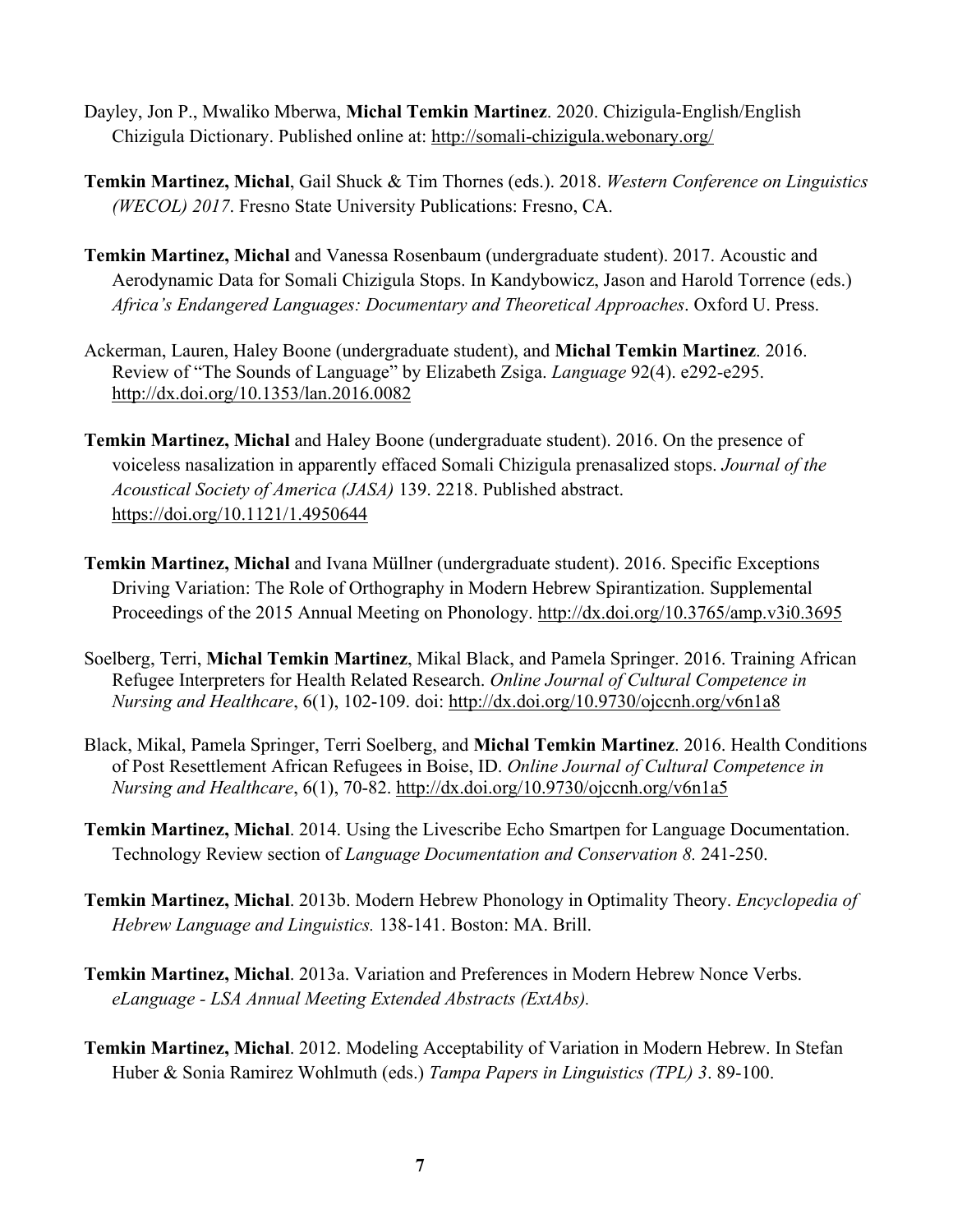- **Temkin Martinez, Michal**. 2008b. Exceptionality and Variation in Modern Hebrew Spirantization. In Natasha Abner & Jason Bishop (eds.) *West Coast Conference on Formal Linguistics (WCCFL) 27*. 413-421. Somervillle, MA: Cascadilla Proceedings Project.
- **Temkin Martinez, Michal**. 2008a. Exceptions Encoded at the Segmental Level. In Charles B. Chang & Hannah J. Haynie (eds.) *West Coast Conference on Formal Linguistics (WCCFL)* 26. 463-470. Somerville, MA: Cascadilla Proceedings Project.
- **Temkin Martinez, Michal**, Asier Alcazar & Roberto Mayoral Hernandez (eds.). 2006. *Western Conference on Linguistics (WECOL) 2004*. Fresno State University Publications: Fresno, CA
- **Temkin Martinez, Michal**. 2005. Variation in Rioplatense Spanish /s/ + stop sequences. *Journal of the Acoustical Society of America (JASA)* 118(3). 1898. Abstract.

### **INVITED TALKS AND PLENARY PRESENTATIONS**

- Temkin Martinez, Michal. 2023, March. Invited. Title TBD. The 8<sup>th</sup> International Conference on Language Documentation and Conservation. Honolulu, HI.
- **Temkin Martinez, Michal.** 2019, June. It Takes Many Villages: A Social Justice Model for Language Documentation with Resettled Refugees in the Diaspora. Invited talk at the *Linguistic Research with Diaspora Communities symposium* at the 2019 Linguistic Institute. University of California, Davis.
- **Temkin Martinez, Michal.** 2017, November. Facilitating Inquiry-Based Learning at the Undergraduate Level. Presented as the *Annual Pedagogy Lecture* at the Ohio State University.
- **Temkin Martinez, Michal**. 2016, June. Language Documentation in our own Front Yard: working on documentation projects with refugees and students in the US. Plenary MODELS talk presented at the 2016 Institute for Collaborative Language Research (CoLang). University of Alaska, Fairbanks.
- **Temkin Martinez, Michal**. 2016, March. On Integrating Experimental and Documentary Approaches to Data Collection: The case of Somali Chizigula Prenasalization. Colloquium talk at Florida International University. Miami, FL.
- **Temkin Martinez, Michal**. 2015, February. Language Documentation and Resettlement Collaborations Between New Americans and Linguists. Keynote talk at the *UTA Student Conference in Linguistics and TESOL (UTASCILT)*. University of Texas, Arlington.
- **Temkin Martinez, Michal**. 2014, July. Integrating Teaching, Research and Service The Boise Language Project. Plenary talk at the *Idaho Conference on Undergraduate Research*. Boise, Idaho.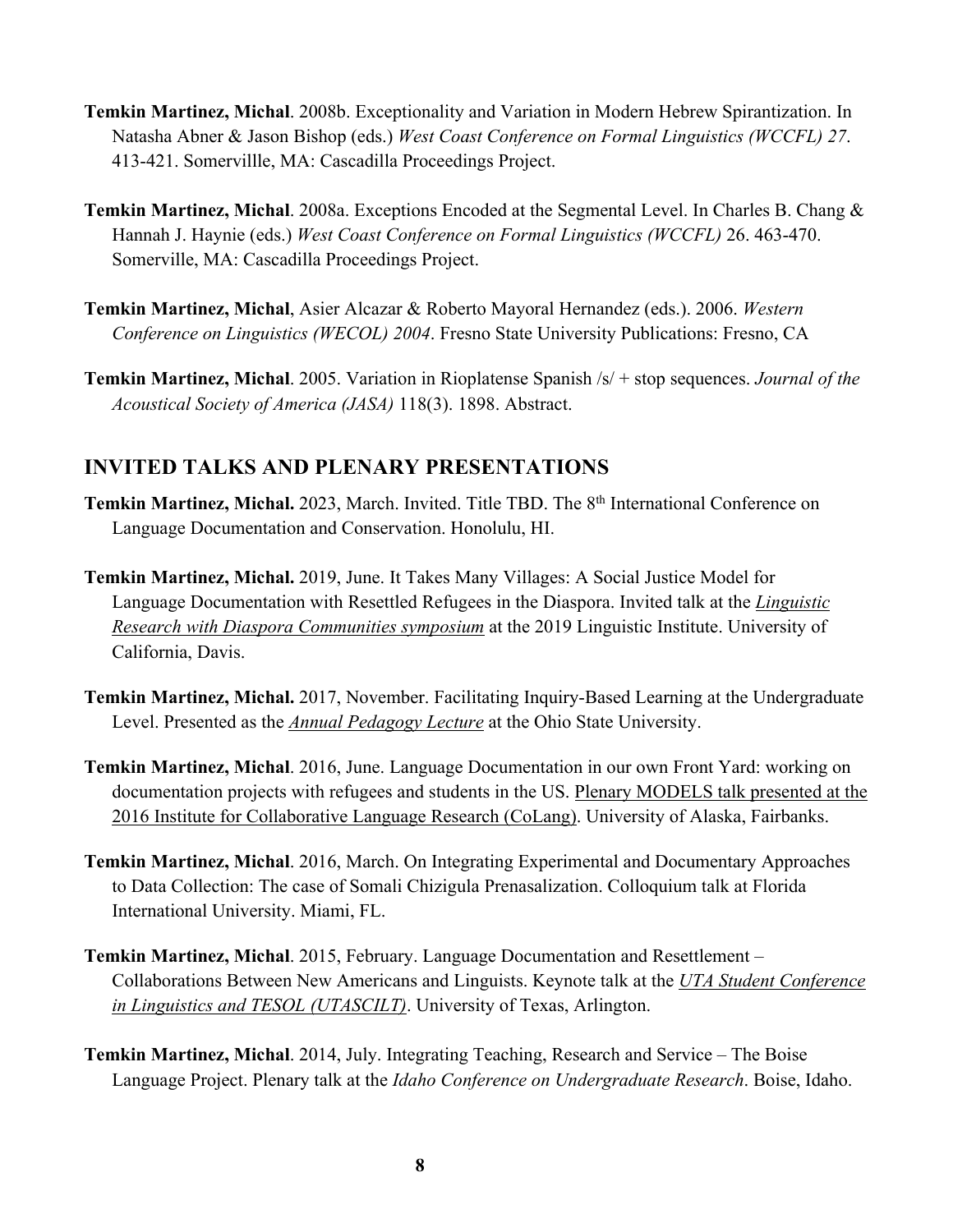- **Temkin Martinez, Michal**. 2014, March. Doing "Fieldwork" in our own Backyards: Research Collaborations with Refugees in the Boise Area. Arts and Humanities Institute and Honors College's *Interdisciplinary Lunch Series.* BSU.
- **Temkin Martinez, Michal**. 2013, October. Refugee Resettlement and Language Documentation. Colloquium Talk. Presented at California State University, Fresno, CA.
- **Temkin Martinez, Michal**. 2012, April. Transitioning from Graduate Student to Professor. Invited talk during *Academic Careers Week* at the Center for Excellence in Teaching, University of Southern California, Los Angeles, CA.
- **Temkin Martinez, Michal**. 2007, November*.* On Exceptionality and Variation. Paper presentation at the *USC-UCLA Joint Phonology Seminar Meeting*, Los Angeles, CA.

### **REFEREED CONFERENCE PRESENTATIONS**

- Hiramatsu, Kazuko and **Michal Temkin Martinez**. 2021, October. *Sustained Capacity Building for SoTL through a Disciplinary-Specific Faculty Learning Community: Responding to the Moment.* Presented at the meeting of the International Society for the Scholarship of Teaching and Learning (ISSOTL), Perth, Australia. (hosted virtually)
- Thornes, Tim and **Michal Temkin Martinez**. 2017, March. *Responding to Felt Needs: A Model for Documentation with Refugees.* Poster presented at the 5<sup>th</sup> International Conference on Language Documentation and Conservation (ICLDC), Honolulu, HI.
- **Temkin Martinez, Michal** and Sarah Plane (undergraduate student). 2017, March. *Educating service providers about culturally appropriate communicative practices to better serve refugees.* Poster presented at the 5th International Conference on Language Documentation and Conservation (ICLDC), Honolulu, HI.
- **Temkin Martinez, Michal** and Tim Thornes. 2017, January. *Documenting Languages of Displaced People – an Undergraduate Capstone Experience.* Presented as part of the *Endangered Languages in the Undergraduate Curriculum Special Session* at the 91<sup>st</sup> Annual Meeting of the Linguistic Society of America (LSA), Austin, TX.
- **Temkin Martinez, Michal** and Haley Boone (undergraduate student). 2016, May. *On the presence of voiceless nasalization in apparently effaced Somali Chizigula prenasalized stops.* Poster presentation at the 171st Meeting of the Acoustical Society of America (ASA), Salt Lake City, UT.
- **Temkin Martinez, Michal**. 2016, January. *Promoting curiosity through inquiry-based learning in the undergraduate linguistics classroom: a case study.* Poster presentation at the 90<sup>th</sup> Annual Meeting of the Linguistic Society of America (LSA), Washington, DC.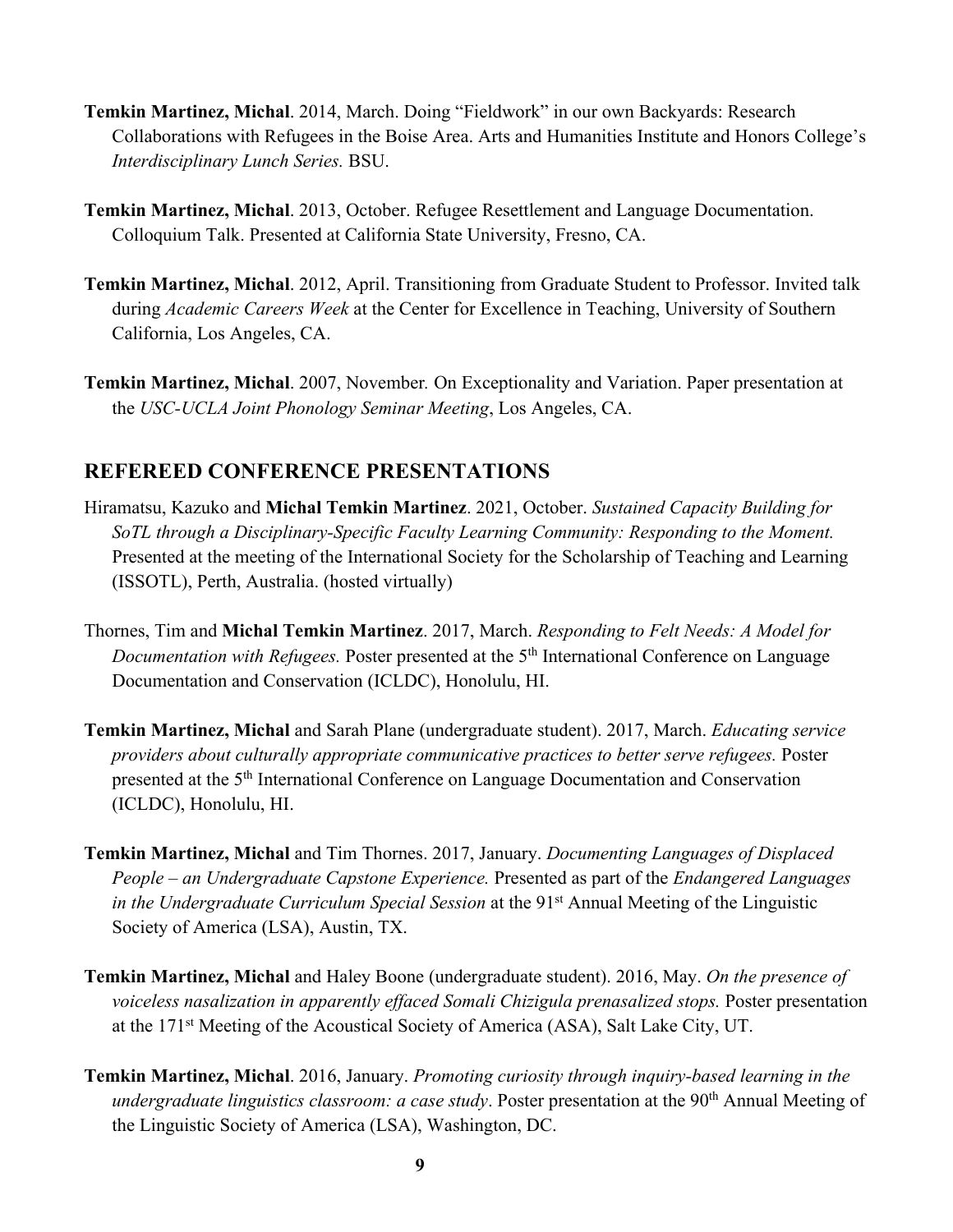- **Temkin Martinez, Michal** and Ivana Müllner (undergraduate student). 2015, October. *Specific Exceptions Driving Variation: the case of spirantization in Modern Hebrew.* Poster presentation at the 3rd Annual Meeting on Phonology (AMP), Vancouver, BC, Canada.
- **Temkin Martinez, Michal** and Tim Thornes. 2015, February. *Language documentation as a tool for post-baccalaureate success.* Poster presentation at the 4th International Conference on Language Documentation and Conservation (ICLDC), Honolulu, HI.
- **Temkin Martinez, Michal** and Vanessa Rosenbaum (undergraduate student). 2014, April. *Acoustic and Aerodynamic Data of Somali Chizigula Stops.* Paper presentation as part of the workshop on *Africa's Endangered Languages: Documentary and Theoretical Approaches* at the 45th Annual Conference on African Linguistics (ACAL 45), Lawrence, KS.
- **Temkin Martinez, Michal**. 2013, February. *Documenting refugee languages in the diaspora: The Boise Language Project.* Paper presentation at the 3rd International Conference on Language Documentation and Conservation (ICLDC), Honolulu, HI.
- **Temkin Martinez, Michal**, and Nicole Molumby. 2013, February. *Documentation of Mushungulu (Chizigula) linguistic and musical folklore: a collaboration of faculty and students in linguistics and music*. Poster presentation at the 3rd International Conference on Language Documentation and Conservation (ICLDC), Honolulu, HI.
- **Temkin Martinez, Michal**, Tim Thornes, and Mwaliko Mberwa. 2013, February. *Documenting Refugee Languages at Boise State University*. Paper presentation at the Idaho Conference on Refugees, Boise, ID.
- **Temkin Martinez, Michal**. 2013, January. *Variation and Preferences in Modern Hebrew Nonce Verbs.* Paper presentation at the 87<sup>th</sup> Annual Meeting of the Linguistic Society of America (LSA), Boston, MA.
- **Temkin Martinez, Michal**, Kelli Jones, Jessica Milanez, and Danielle Yarbrough (undergraduate students). 2013, January. *Technology in the linguistics classroom: Instructor and student perspectives.* Poster presentation at the 87<sup>th</sup> Annual Meeting of the Linguistic Society of America (LSA), Boston, MA.
- **Temkin Martinez, Michal**. 2012, March. *Modeling Acceptability of Variation in Modern Hebrew*. Paper presentation at the third Annual Tampa Workshop on Syntax, Semantics, and Phonology (TAW 3), University of South Florida, Tampa, FL.
- **Temkin Martinez, Michal** and Mwaliko Mberwa. 2012, January. *Documenting Refugee Languages at Boise State University*. Paper presentation at the Idaho Refugee Conference, Boise, ID.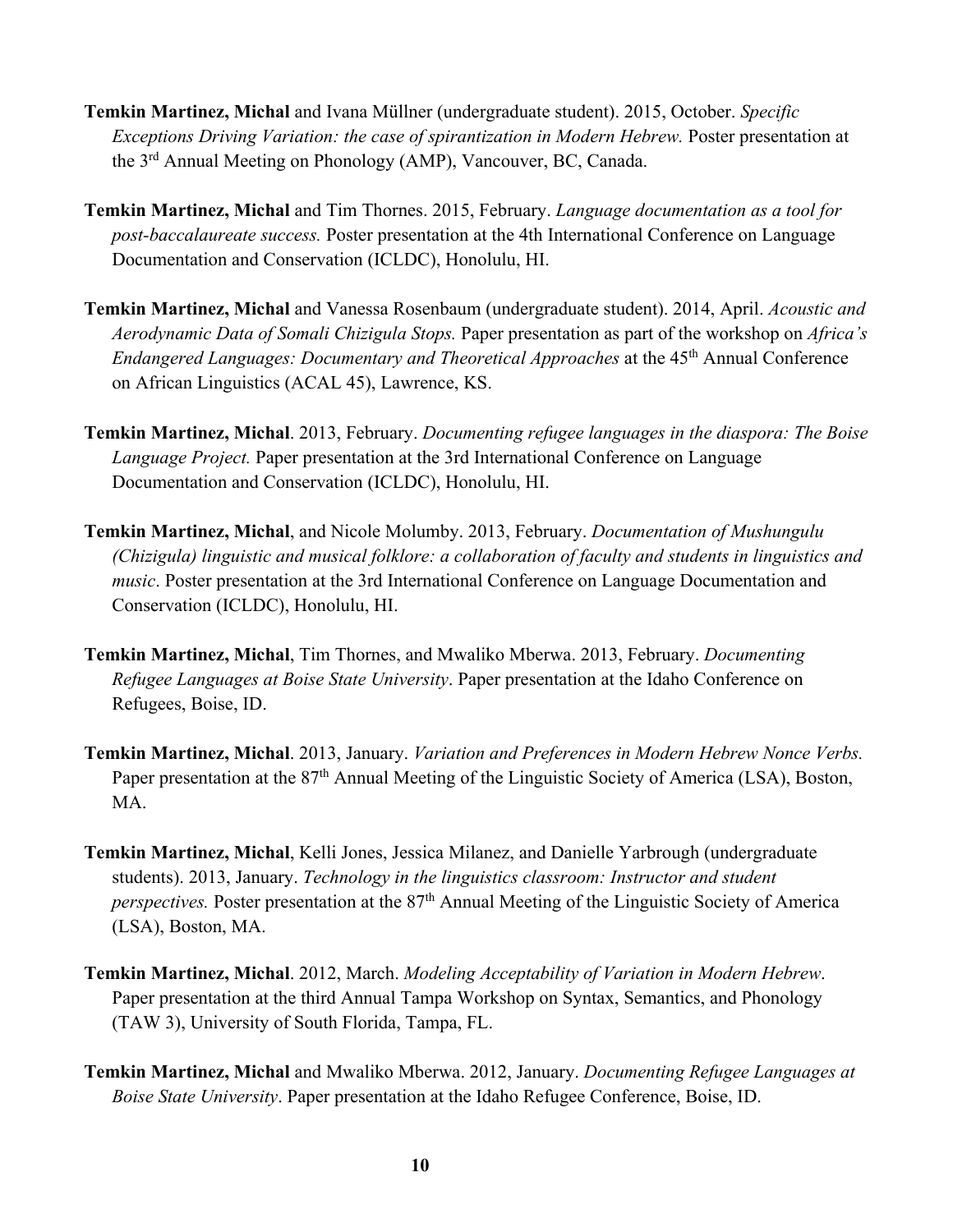- **Temkin Martinez, Michal**. 2012, January. *Advancing Linguistics as a Science in Undergraduate Programs: issues and strategies*, presented as part of the *Linguistic Inquiry and Science Education*  panel at the 86<sup>th</sup> Annual Meeting of the Linguistic Society of America (LSA), Portland, OR.
- **Temkin Martinez, Michal**, Luke Avichouser, Max Badesheim, Micha Boettiger, Josh Casten, Kevin Evans, Heather Harrington, Erik Montgomery, Kelsey Montzka, Sarah Plane, and Emily Walton (undergraduate students). 2012, January. *Linguistics at Boise State University*. Poster presentation as part of the *How Does the Prosperity of the Undergraduate Major in Linguistics Affect the Prosperity of the Field?* Symposium at the 86th Annual Meeting of the Linguistic Society of America (LSA), Portland, OR.
- **Temkin Martinez, Michal**. 2011, October. *On the Interaction of Variation and Exceptionality in Modern Hebrew Spirantization*. Paper presentation at New Ways of Analyzing Variation (NWAV) 40, Washington DC.
- Soelberg, Terri, **Michal Temkin Martinez**, Pamela J. Springer, Mikal Black, Abigail Gerding, and Pat Lazare. 2011, April. *Training Uncertified Interpreters for Research*. Paper presentation at the Western Institute for Nursing Annual Meeting as part of the *Health Status of African Refugees*  Symposium, Las Vegas, NV.
- **Temkin Martinez, Michal**. 2011, January. *Current Patterns of Variation in Modern Hebrew Spirantization*. Paper presentation at the Linguistic Society of America (LSA) Annual Meeting, Pittsburgh, PA.
- **Temkin Martinez, Michal**. 2011, January. *Going Beyond the National Core Standards: Training Future Linguists and K -12 Teachers.* Presented at the Linguistic Society of America Annual Meeting, as part of the *Razing the Standards: Building and Implementing Linguistically Informed K-12 Curriculum in a Climate of Ignorance* Symposium, Pittsburgh, PA.
- **Temkin Martinez, Michal**. 2010, February. *An Experimental Investigation of Variation in Modern Hebrew*. Paper presentation at the North American Conference on Afroasiatic Linguistics (NACAL). University of Texas at Austin.
- **Temkin Martinez, Michal**. 2009, January. *Acceptability of Variation in Modern Hebrew Spirantization*. Poster presentation at the Linguistic Society of America Annual Meeting, San Francisco, CA.
- **Temkin Martinez, Michal**. 2008, November. *Acceptability of Variation in Modern Hebrew Spirantization*. Poster presentation at the Southern California Workshop on Phonology and Phonetics (SCOPHO), Pomona College.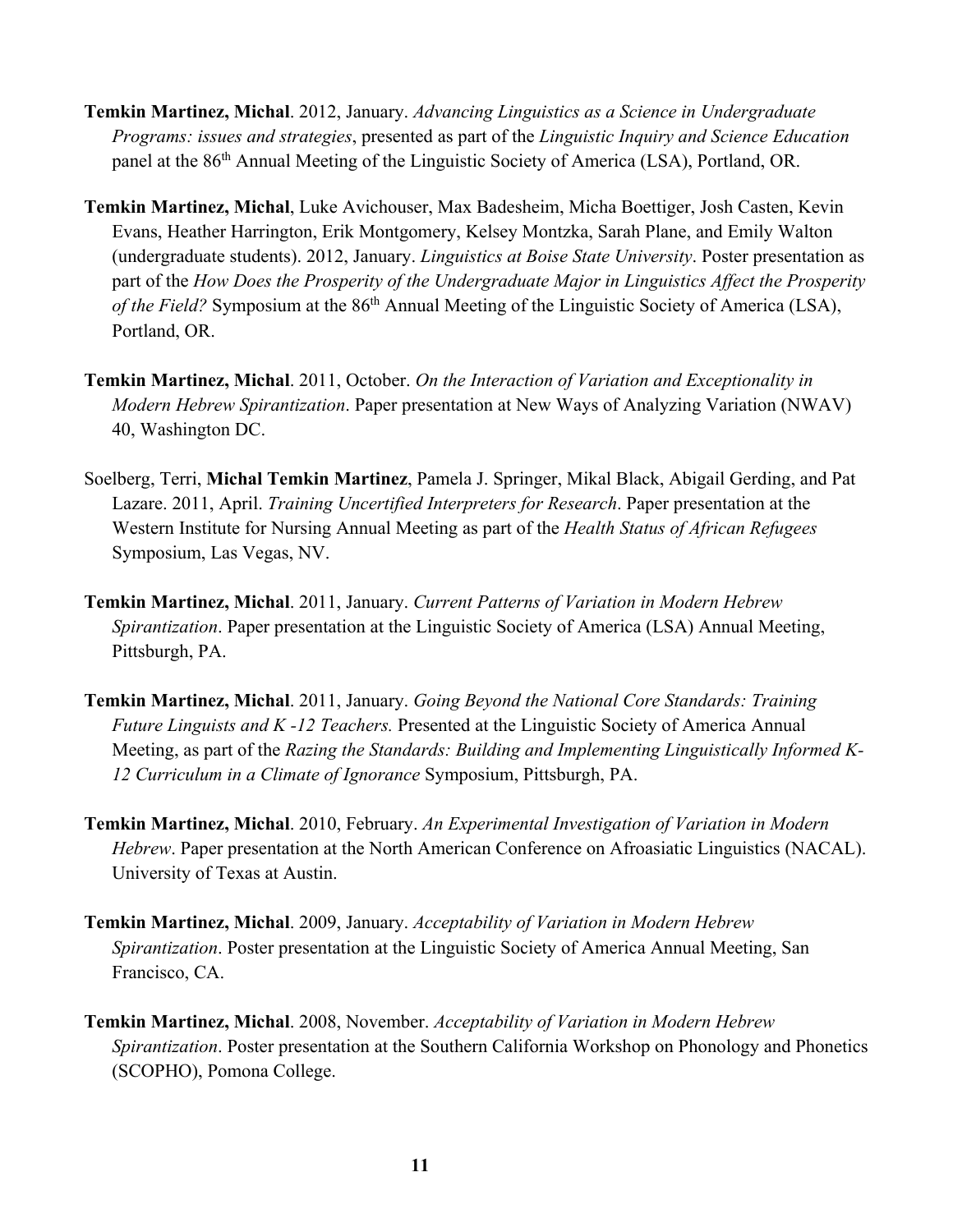- **Temkin Martinez, Michal**. 2008, May. *Exceptionality and Variation in Modern Hebrew Spirantization*. Paper presentation at the West Coast Conference on Formal Linguistics (WCCFL) 27, University of California, Los Angeles.
- **Temkin Martinez, Michal**. 2007, April. *Exceptions Encoded at the Segmental Level.* Paper presentation at the West Coast Conference on Formal Linguistics (WCCFL) 26, University of California, Berkeley.
- **Temkin Martinez, Michal**. 2005, October. *Variation in Rioplatense Spanish /s/ + Stop Sequences.* Poster presentation at the Acoustical Society of America (ASA), Minneapolis, MN.
- **Temkin Martinez, Michal**. 2004, May. *Devoicing of žeísmo in Rioplatense Spanish: A Change in Progress, or Has the Change Completed?* Paper presentation at the University of Southern California Student Workshop.
- **Temkin Martinez, Michal**. 2002, November. *Rioplatense phonology*. Paper presentation at the California State University, Northridge Graduate Research Symposium.

### **ORGANIZED SESSIONS AND SYMPOSIA**

- **Temkin Martinez, Michal** and Kazuko Hiramatsu. 2022, January. Small Teaching toward Justice, Equity, Diversity, and Inclusion. Special session presented at the Annual Meeting of the Linguistic Society of America, Washington, DC.
- **Temkin Martinez, Michal** and Kazuko Hiramatsu. 2021, January. Scholarly Teaching in the Age of COVID-19 and Beyond. Special session to be presented at the Annual Meeting of the Linguistic Society of America, San Francisco, CA.
- **Temkin Martinez, Michal**, Jorge Emilio Rosés Labrada, Keren Rice, and Shannon Bischoff. 2019, January. UN International Year of Indigenous Languages Joint Kick-off Event. Special session at the Annual Meetings of the Linguistic Society of America (LSA) and the Society for the Study of the Indigenous Languages of the Americas (SSILA), New York, NY.
- **Temkin Martinez, Michal** and Shobhana Chelliah. 2017, January. Endangered Languages in the Undergraduate Curriculum. Special session at the 91<sup>st</sup> Annual Meeting of the Linguistic Society of America (LSA), Austin, TX.
- **Temkin Martinez, Michal**, Julie Roberts, Kathy Sands, and William Salmon (organizers)**.** 2014, January. *Taking Linguistics Beyond Linguistics Programs and Departments*. Special session presented at the 88th Annual Meeting of the Linguistic Society of America (LSA), Minneapolis, MN.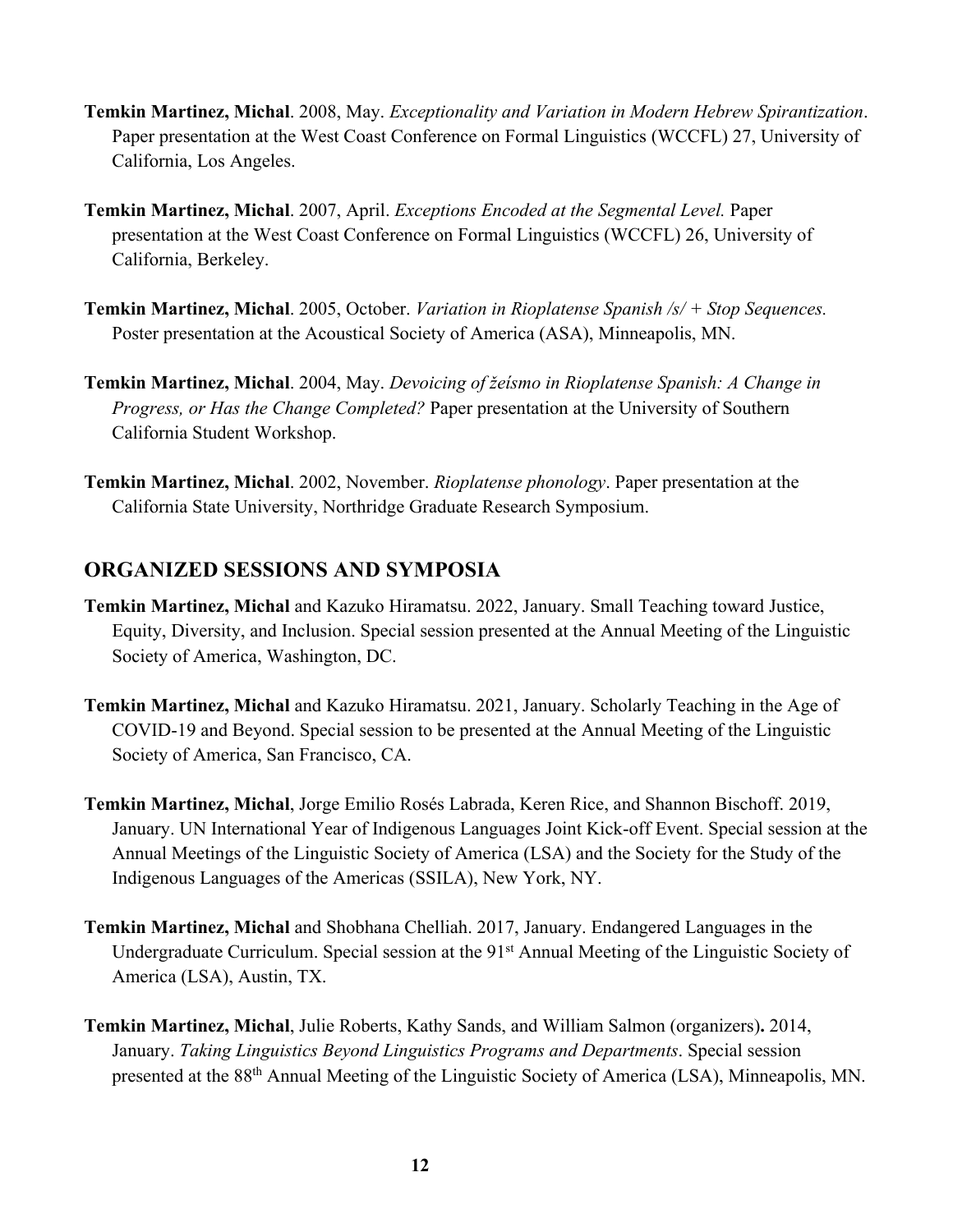### **OTHER INVITED PRESENTATIONS**

- **Temkin Martinez, Michal** and Kazuko Hiramatsu. 2020, July. Scholarly Teaching and the Scholarship of Teaching and Learning. Invited presentation at the *Pedagogical Approaches to Laboratory Phonology* a satellite workshop of the 17<sup>th</sup> Conference on Laboratory Phonology.
- **Temkin Martinez, Michal**. 2018, November. Language and Connections. Featured speaker, Alpha Mu Gamma, Xi Omega Chapter Induction Ceremony. Boise State University.
- **Temkin Martinez, Michal**. 2016, April. Linguistic Data Collection Through Experimentation and Documentation. Presented in LING 566: Research Methods (graduate course) at California State University, Northridge.
- **Temkin Martinez, Michal** and Ivana Müllner. 2015, June. A Production Study of Spirantization in Modern Hebrew Verbs. Presented at NoWPhon (Phonetics and Phonology in the Northwest) 2015. University of Oregon.
- **Temkin Martinez, Michal**. 2015, April. Linguistic fieldwork, experimental methods, and working with refugees. Guest lecture in LNG 3813: Introduction to Linguistics (undergraduate). University of Texas, San Antonio.
- **Temkin Martinez, Michal**. 2015, April. Promoting Inquiry and Curiosity: A Student-Guided Approach to Stimulating Critical Thinking. Active Learning at Lunch. Center for Teaching and Learning, BSU.
- **Temkin Martinez, Michal**. 2015, February. Modeling Phonological Variability and Exceptionality. Guest lecture in Advanced Phonology (graduate course). University of Texas, Arlington.
- **Temkin Martinez, Michal** and Tim Thornes. 2014, February. Language Loss and Linguistic Variation. Guest lecture in ENGL 123: Writing for English Language Learners. BSU.
- **Temkin Martinez, Michal**. 2013, November. Psycholinguistics and Categorical Perception. Guest lecture in PSYC 434: Cognitive Psychology. BSU.
- **Temkin Martinez, Michal**. 2013, October. Using aerodynamic data to document Chizigula (oral and nasal) stops. Presented to the USC Phon(etics/ology) Group. University of Southern California, Los Angeles, CA.
- **Temkin Martinez, Michal**. 2013, May. *Using the iPad for Course Administration and Task Management.* Presented at the *Mobile Learning Summer Institute.* BSU.
- **Temkin Martinez, Michal**. 2013, March. *Language Documentation in a Unique Setting: The Boise Language Project.* Presented at California State University, Northridge, CA.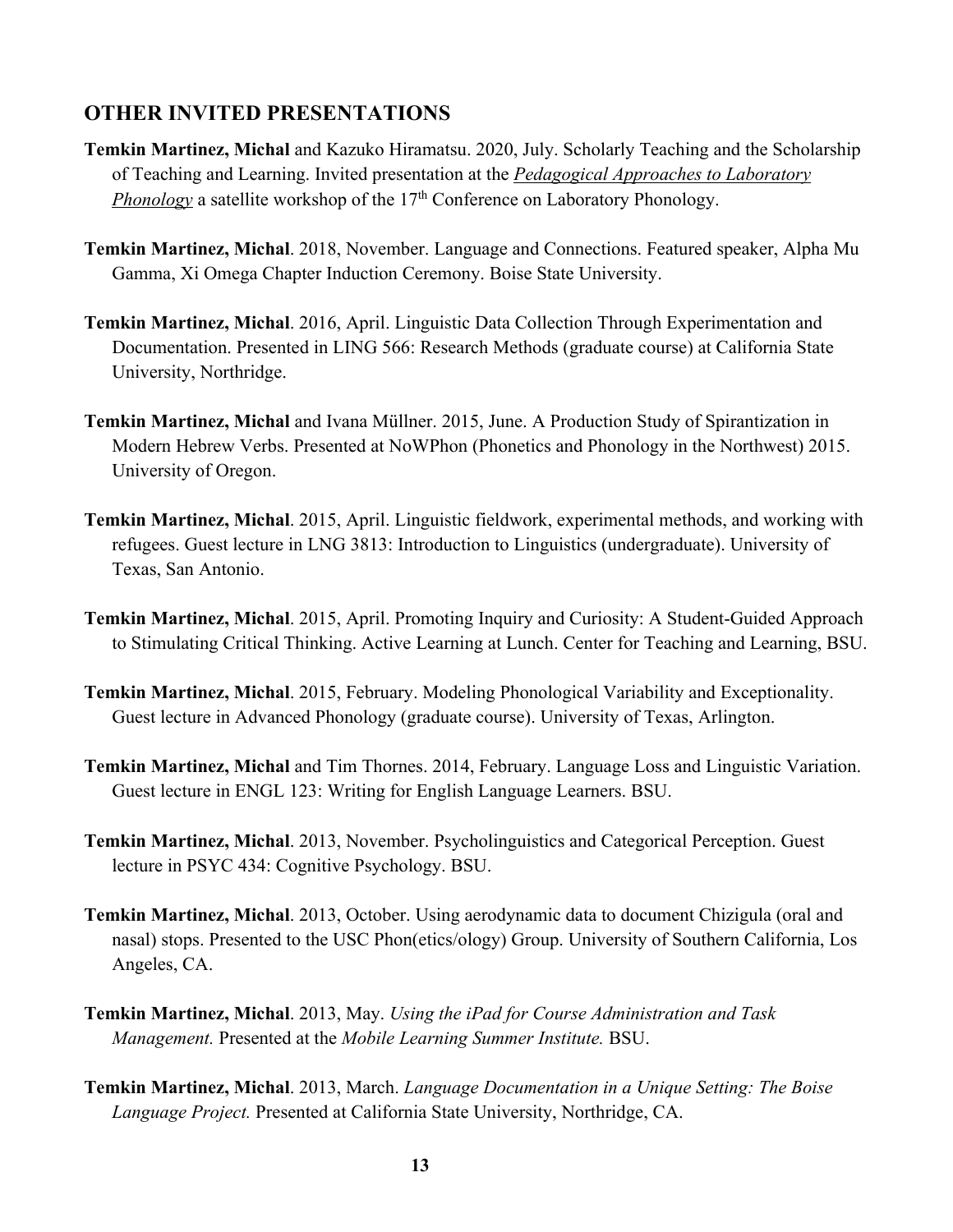- **Temkin Martinez, Michal**. 2013, February (and October). Devoicing of Zeismo in Rioplatense Spanish. Guest lecture in SPAN 497: Spanish Linguistics. BSU.
- Orton, Eric, and **Michal Temkin Martinez**. 2012, May. *Using the iPad as a mobile console.* Presented at the *Mobile Learning Summer Institute.* BSU.
- Orton, Eric, and **Michal Temkin Martinez**. 2012, May. *Can the iPad Help Me Focus on Teaching? – Making Course Administration and Task Management Easier*. Presented at the *Mobile Learning Summer Institute.* BSU.
- **Temkin Martinez, Michal**. 2012, January. *Technology in Classroom Presentation: untethering the instructor from the podium*, presented as part of the *Going Mobile: What's Different About Teaching and Learning with Mobile Devices?* Great Ideas for Teaching and Learning. BSU.
- **Temkin Martinez, Michal**. 2011, September. *The Use of Mobile Devices for Language Documentation*. Presented at the Mobile Learning Symposium. BSU.
- **Temkin Martinez, Michal** and Nicole Molumby. 2011, April. *Collaborations in teaching with mobile technology*. Part of the Center for Teaching and Learning's *Active Learning at Lunch* series. BSU.
- **Temkin Martinez, Michal**. 2010, April. *Patterns and Trends in Individuals' Acceptance of Variation*. PhonLunch at the University of Southern California, Los Angeles, CA.
- **Temkin Martinez, Michal**. 2009, February. *Exceptionality and Variation in Phonology*. Invited Talk at Boise State University, Boise, ID.
- **Temkin Martinez, Michal**. 2003, December. *Syllable-final /s/ Deletion, Elision, and Assimilation in Rioplatense Spanish*. Paper presentation at the California State University, Northridge Phonology Workshop.

### **RESEARCH EXPERIENCE**

- 2010-Present Director, Boise State Linguistics Lab Principal Investigator: Year-Long Faculty Learning Community on the Scholarship of Teaching and Learning for Linguists (NSF: #1924593) Principal Investigator: Documenting Phonetic and Phonological Properties of Chizigula Principal Investigator: Linguistic Documentation of Chizigula (Jon P. Dayley, Co-PI)
- 2006 Research Assistant, *Investigating Clitics in Bulgarian and Serbian* Data collection, transcription and statistical analysis Principal Investigator: Dr. Roumyana Pancheva, USC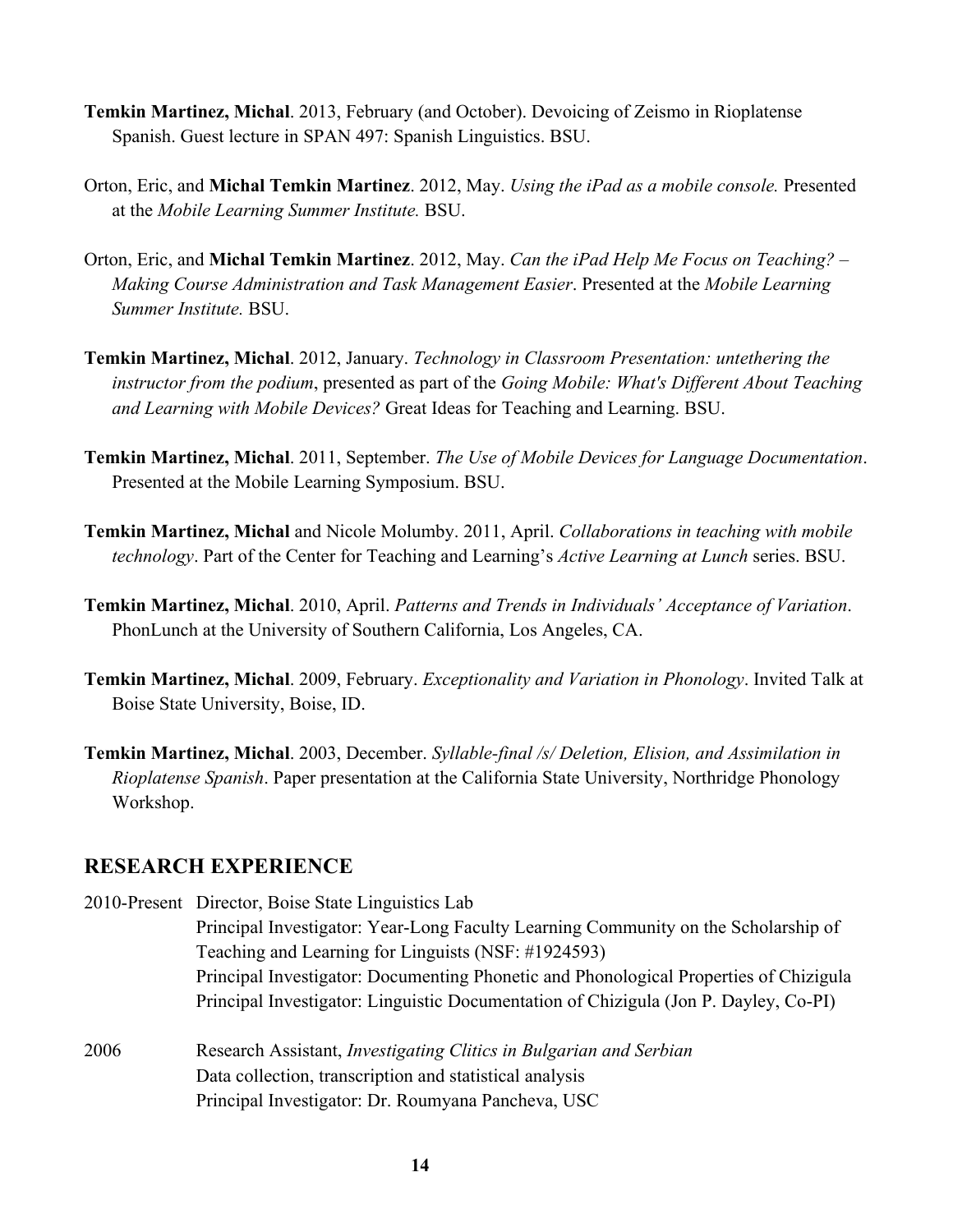2004 Research Assistant, *Technology-Based Assessment of Language and Literacy* Data collection and transcription analysis (a joint project, UCLA and USC) USC Directors: Drs. Elaine Andersen and Shri Narayanan

## **TEACHING-RELATED TRAINING**

- In Progress **Boise State Uniting for Inclusion and Leadership in Diversity (BUILD) Certificate**  Working toward a certificate to contribute to a welcoming and inclusive environment on campus, demonstrating my commitment to our continuous efforts towards an inclusive institution.
- Summer 2019 **Faculty Learning Community Facilitator Training** *Lilly Institutes* Trained in facilitation and coordination of Faculty Learning Communities. Funded by NSF Grant #1924593.
- Fall 2016 **Exploring Effective Assessment of Teaching** *Center for Teaching and Learning, BSU* Participant in a Faculty Learning Community focusing on effective assessment of teaching and learning.
- 2012-2014, **Mid-Semester Assessment Administrator** *Center for Teaching and Learning, BSU* 2019 Selected and trained to facilitate colleagues' classroom discussions for mid-semester course evaluations and assist instructors in reflecting on course progress.
- Spring 2012 **Service-Learning Fellow** *Center for Teaching and Learning, BSU* Participant in collaborative interdisciplinary scholars group whose goal is to explore new ways of integrating service-learning into their teaching and scholarly work.
- 2011, 2012 **Participant, Mobile Learning Scholars** *Center for Teaching and Learning, BSU* Participant in interdisciplinary scholars group whose goal is to explore teaching and learning in a mobile environment. Group researches the opportunities and challenges of accessing learning and teaching materials enabled by mobile technology.
- 2010-2011 **Participant, Boise State Teaching Scholars** *Center for Teaching and Learning, BSU* Selected to participate in *Engaging Early Career Faculty as Teaching Scholars* group. Participants explore how teaching effectiveness may be enhanced by examining best practices, alternative teaching techniques, models of assessment, etc.
- 2010 **Participant, Course Design Institute** *Center for Teaching and Learning, BSU* Participated in week-long institute to design new course offerings using current best practices in course development.
- 2007-2009 **Teaching Assistant Fellow** *Center for Excellence in Teaching, USC* Served in a university-wide collaborative team to improve teaching assistant training. Helped implement a website for first-time teaching assistants.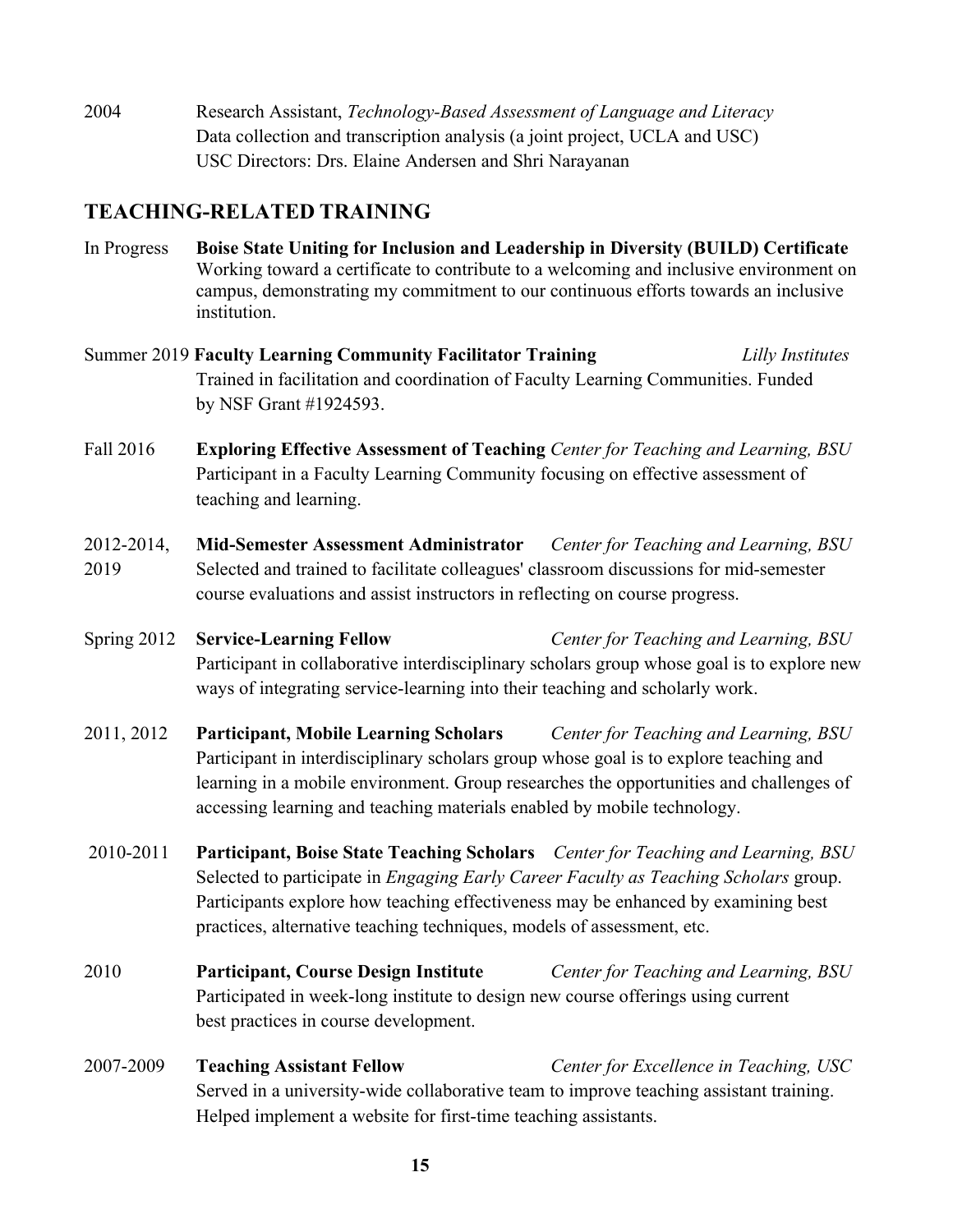2006-2007 **Participant, Future Professoriate Program** *Center for Excellence in Teaching, USC* Highly selective year-long interdisciplinary professionalization program that prepares doctoral students for careers in higher education.

Spring 2004 **Participant, Title V Training** *Center for Cultural Fluency, MSMC* Selected to participate in a course whose focus was retention of Latina students in higher education programs in Los Angeles.

### **SUMMER INSTITUTES AND LINGUISTIC TRAINING**

- 2010 Institute on Field Linguistics and Language Documentation, University of Oregon.
- 2005 Linguistic Society of America (LSA) Linguistic Institute, Massachusetts Institute of Technology.
- 2001 Linguistic Society of America (LSA) Linguistic Institute, University of California, Santa Barbara.

### **ACADEMIC SERVICE (\*some items listed above in Administration & Leadership)**

#### *Boise State University*

#### *English Department Service*

| 2016-current | <i>Advisor</i> , Linguistic Society of Boise State           |
|--------------|--------------------------------------------------------------|
| 2019-2021    | <i>Member</i> , Executive Committee (ad hoc)                 |
| 2018-2019    | Member, Promotion and Tenure Committee                       |
| 2016-2018    | <i>Member</i> , Honors and Awards Committee (ad hoc)         |
| 2016-2018    | <i>Member</i> , Recruitment and Retention Committee (ad hoc) |
| 2016-2017    | Chair, Development Committee                                 |
| 2015         | Member, Linguistics faculty search committee                 |
| 2012-2017    | <i>Member</i> , Technology Committee                         |
| 2014-2015    | Member, Development Committee                                |
| 2012-2015    | Coordinator, LING 305 tutoring                               |
| 2009-2015    | Advisor, Boise State Linguistics Association (BSLA)          |
| 2011-2015    | Member, Outstanding Senior Selection Committee (ad hoc)      |
| 2010-2015    | Member, Scholarship Committee (ad hoc)                       |
| 2010, 2011   | Member, TESOL/General Linguistics faculty search committee   |
| 2010-2011    | Member, Development Committee                                |

#### *University-wide Service*

- 2019-current *Member,* Idaho Conference on Undergraduate Research Planning Committee
- 2015-current *Faculty Helper*, University Commencement (Fall and Spring)
- 2011-current *Member,* Top Ten Scholars Selection Committee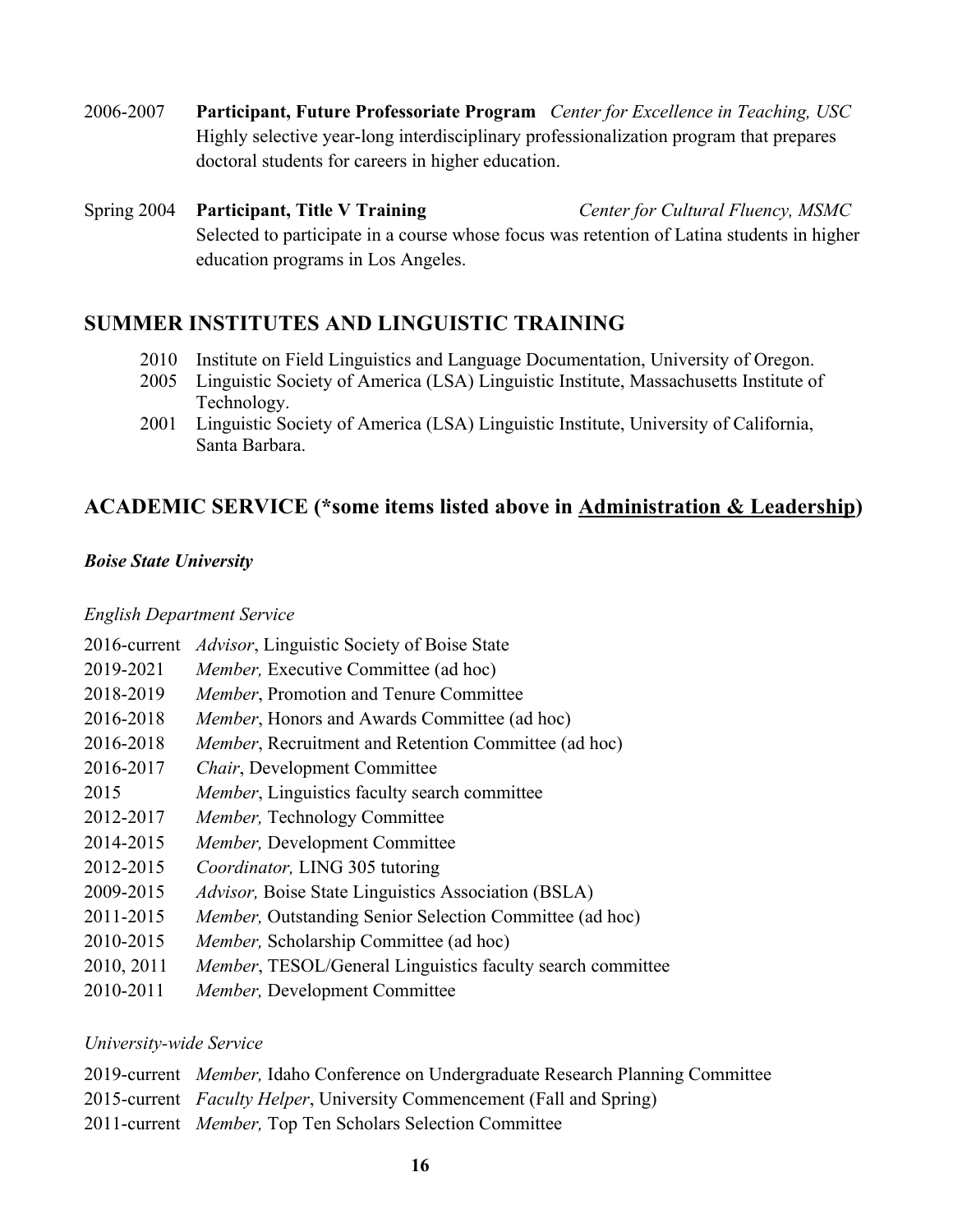### *University-wide Service (cont.)*

| 2011-current Honors Faculty                                                          |
|--------------------------------------------------------------------------------------|
| 2010-current Member, Refugee Collaboration Team (Boise State/Mountain States Group)  |
| <i>Faculty Representative</i> , Undergraduate Research Conference Committee (ad hoc) |
| Faculty Representative, University Admissions Recruitment Showcases                  |
| Faculty Judge, Graduate Student Showcase                                             |
| Member, Teaching and Learning with Technology Group                                  |
| Member, Strategic Enrollment Planning Committee (Undergraduate Experience)           |
| <i>Faculty Panelist</i> , Parent and Family Orientation                              |
| Instructor, High School Week with Honors                                             |
| Member, Mobile Learning Initiative Coordinator Search, Academic Technologies         |
| <i>Advisor</i> , Idaho Civic Engagement Club                                         |
| Mid-semester Assessment Process Administrator, Center for Teaching and Learning      |
| Member, mLearning Summer Institute Implementation Team, Academic Technologies        |
| <i>Presenter</i> , Graduate TA Training                                              |
| Presenter, Service-Learning Orientation                                              |
| Panelist, Community-Based Research, Center for Teaching and Learning                 |
| Participant, Core Curriculum Disciplinary Lens Rubric Formation - Social Sciences    |
| Presenter, Undergraduate TA Training, Center for Teaching and Learning               |
|                                                                                      |

### *Boise Community*

| 2018-2020 | Member, Language Access Taskforce for City of Boise's Neighbors United   |
|-----------|--------------------------------------------------------------------------|
| 2016-2017 | Member, Interpreter Taskforce for City of Boise's Neighbors United       |
|           | 2014-current Member, Tidwell Social Work and Services Board of Directors |
| 2014-2019 | <i>Member</i> , Idaho Academic Decathlon Board of Directors              |
| 2013-2014 | <i>Founding Member</i> , Dove Mission Initiative (literacy program)      |

### *Linguistic Society of America*

|           | 2016-current Member, Committee on Endangered Languages and Their Preservation (CELP) |
|-----------|--------------------------------------------------------------------------------------|
|           | 2009-current <i>Member</i> , Linguistics in Higher Education Committee (LiHEC)       |
|           | 2010-current <i>Member</i> , Linguistics in the School Curriculum Committee (LiSC)   |
| 2018-2020 | Member, Ad-hoc Committee on Mentoring in Linguistics                                 |
| 2009      | <i>Student Member, Linguistics in the School Curriculum Committee (LiSC)</i>         |

## *Manuscript and Abstract Reviewer*

| 2011-2020 | Annual Meeting of the Linguistic Society of America (LSA)                   |
|-----------|-----------------------------------------------------------------------------|
| 2016      | Phonology                                                                   |
| 2016      | International Conference on Language Documentation and Conservation (ICLDC) |
| 2013      | <b>North East Indian Linguistics (NEIL)</b>                                 |
| 2010      | Journal of Morphology                                                       |